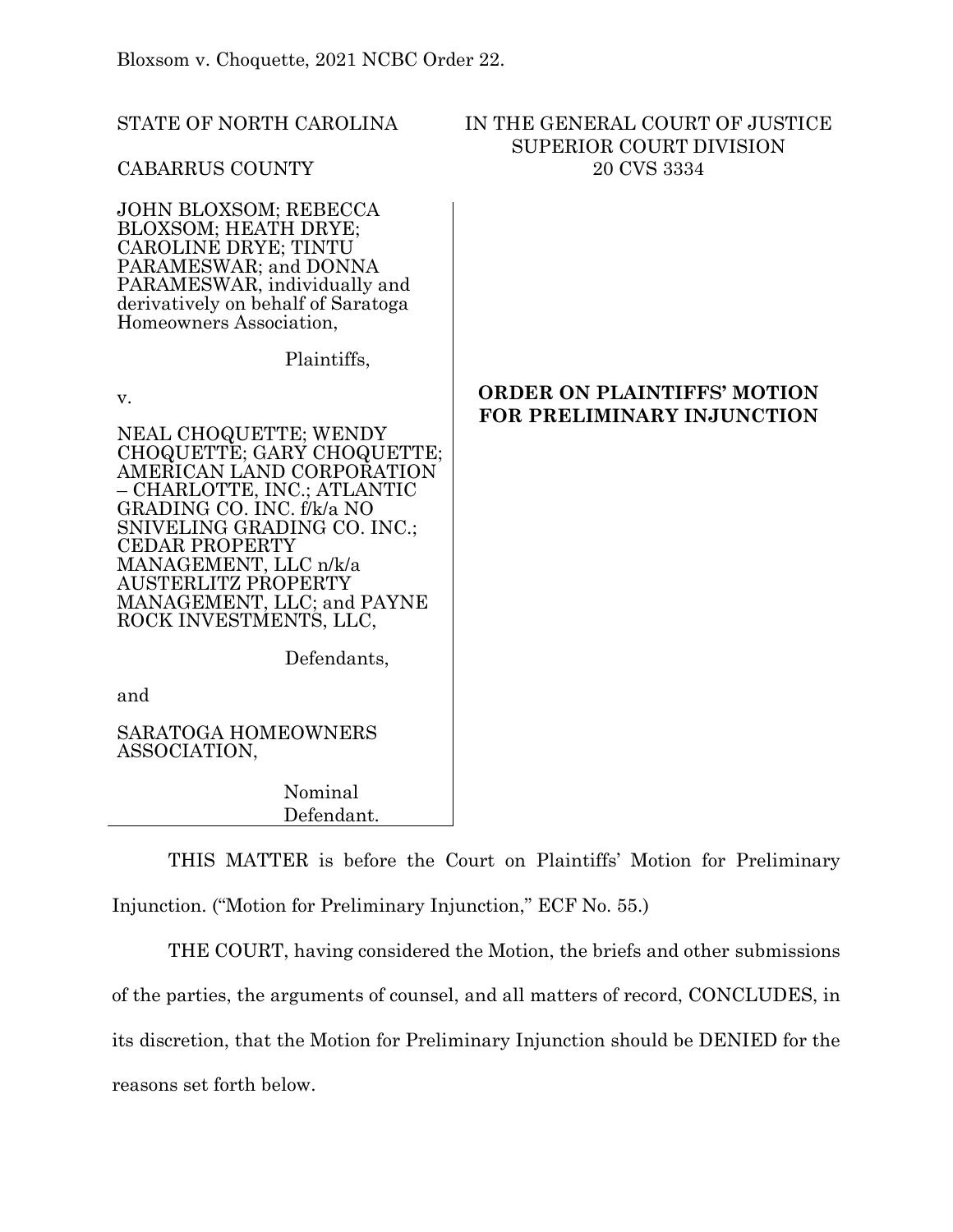## **FACTUAL AND PROCEDURAL BACKGROUND**

1. The Court's factual findings are made solely for purposes of deciding the present Motion for Preliminary Injunction and are not binding in any subsequent proceedings in this action. *See Daimlerchrysler Corp. v. Kirkhart*, 148 N.C. App. 572, 578 (2002) (citing *Kaplan v. Prolife Action League of Greensboro*, 111 N.C. App. 1, 16 (1993)).

2. In its September 15, 2021 Order and Opinion ruling on various motions to dismiss filed by the parties pursuant to Rule 12(b)(6) of the North Carolina Rules of Civil Procedure, the Court has previously set out in some detail the factual and procedural background of this case with the facts drawn from the Complaint (ECF No. 3). (*See* ECF No. 64; *see also Bloxsom v. Choquette*, 2021 NCBC LEXIS 78 (N.C. Super. Ct. Sept. 15, 2021).) Accordingly, the Court only recites herein those facts relevant to the Motion for Preliminary Injunction.

3. As succinctly put by this Court in its September 15 Order and Opinion:

In the present action, six residents of a Cabarrus County neighborhood known as Saratoga have sued the members of their homeowners' association's board of directors . . . alleging a nefarious course of conduct rife with conflicts of interest, ineptitude, and retaliation. In response, Defendants have asserted counterclaims in which they accuse Plaintiffs of engaging in a concerted scheme to drive them out of the neighborhood.

*Bloxsom*, 2021 NCBC LEXIS 78, at \*1.

4. The Complaint was filed in this action on November 6, 2020 on behalf of Plaintiffs John Bloxsom, Rebecca Bloxsom, Heath Drye, Caroline Drye, Tintu Parameswar, and Donna Parameswar. (ECF No. 3.) The Complaint states that it is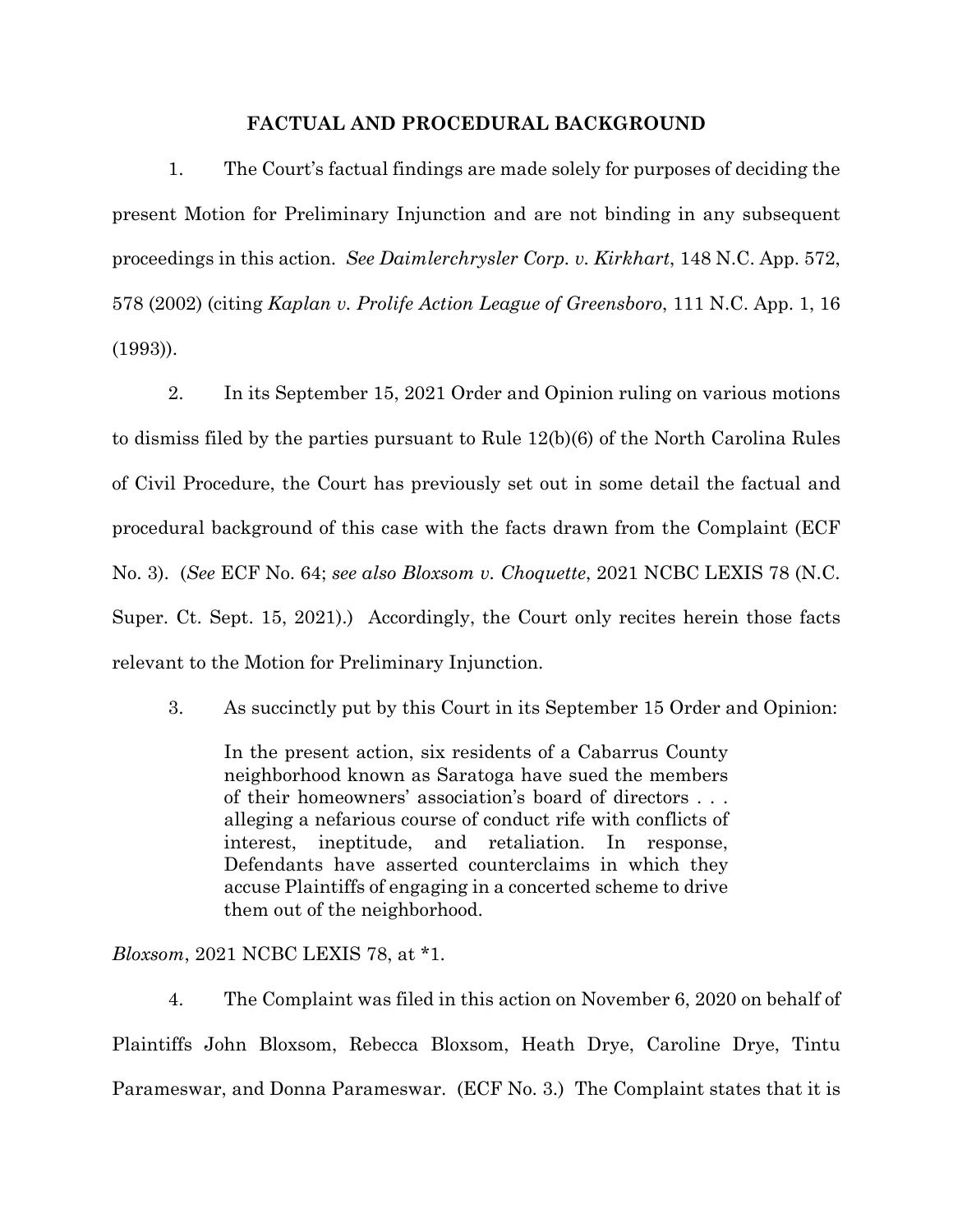filed both individually and derivatively on behalf of the Saratoga Homeowners Association ("Saratoga"), which is named in this action as a nominal defendant. (*Id*. at p. 1.) The Complaint also names as defendants Neal Choquette, Wendy Choquette, and Gary Choquette (the "Choquettes")—all of whom currently serve on Saratoga's Board—as well as certain entities which the Choquettes are alleged to own and operate (the "Choquette Businesses").<sup>1</sup> (ECF No. 3, at  $\P\P$  2–3, 5, 8.)

5. The Complaint contains five claims for relief: (i) a breach of fiduciary duty claim; (ii) a claim seeking an accounting of Saratoga's financial affairs; (iii) a claim requesting that this Court "pierce the corporate veil" as to the Choquette Businesses; (iv) a claim for slander of title; and (v) a claim requesting the Court enter a declaratory judgment that certain transactions conducted by the Choquettes are void on conflict-of-interest grounds. (*Id*. at ¶¶ 38–65.)[2](#page-2-1) More broadly, the claims in Plaintiffs' Complaint are predicated on alleged violations by Defendants of certain provisions of Saratoga's governing documents<sup>[3](#page-2-2)</sup> and North Carolina law as well as

<span id="page-2-0"></span><sup>1</sup> These entities include Defendants American Land Corporation—Charlotte, Inc. ("American Land"); Atlantic Grading Co. Inc. f/k/a No Sniveling Grading Co. Inc. ("AGC"); Cedar Property Management, LLC n/k/a Austerlitz Property Management, LLC ("CPM"); and Payne Rock Investments, LLC ("PRI").

<span id="page-2-1"></span><sup>2</sup> Plaintiffs also requested in their prayer for relief that the Court "appoint a receiver for [Saratoga] to operate [Saratoga] and to investigate the Choquettes' breach of fiduciary duties." (ECF No. 3, at p. 13.) However, on April 16, 2021, Plaintiffs withdrew their request for the appointment of a receiver. (ECF No. 51.)

<span id="page-2-2"></span><sup>3</sup> These governing documents include the Articles of Incorporation of Saratoga ("Articles," ECF No. 10.2); the Bylaws of Saratoga ("Bylaws," ECF No. 8.3); and the Declaration of Covenants, Conditions, and Restrictions for Saratoga Phase I and Saratoga Phase II ("Declaration," ECF No. 8.1).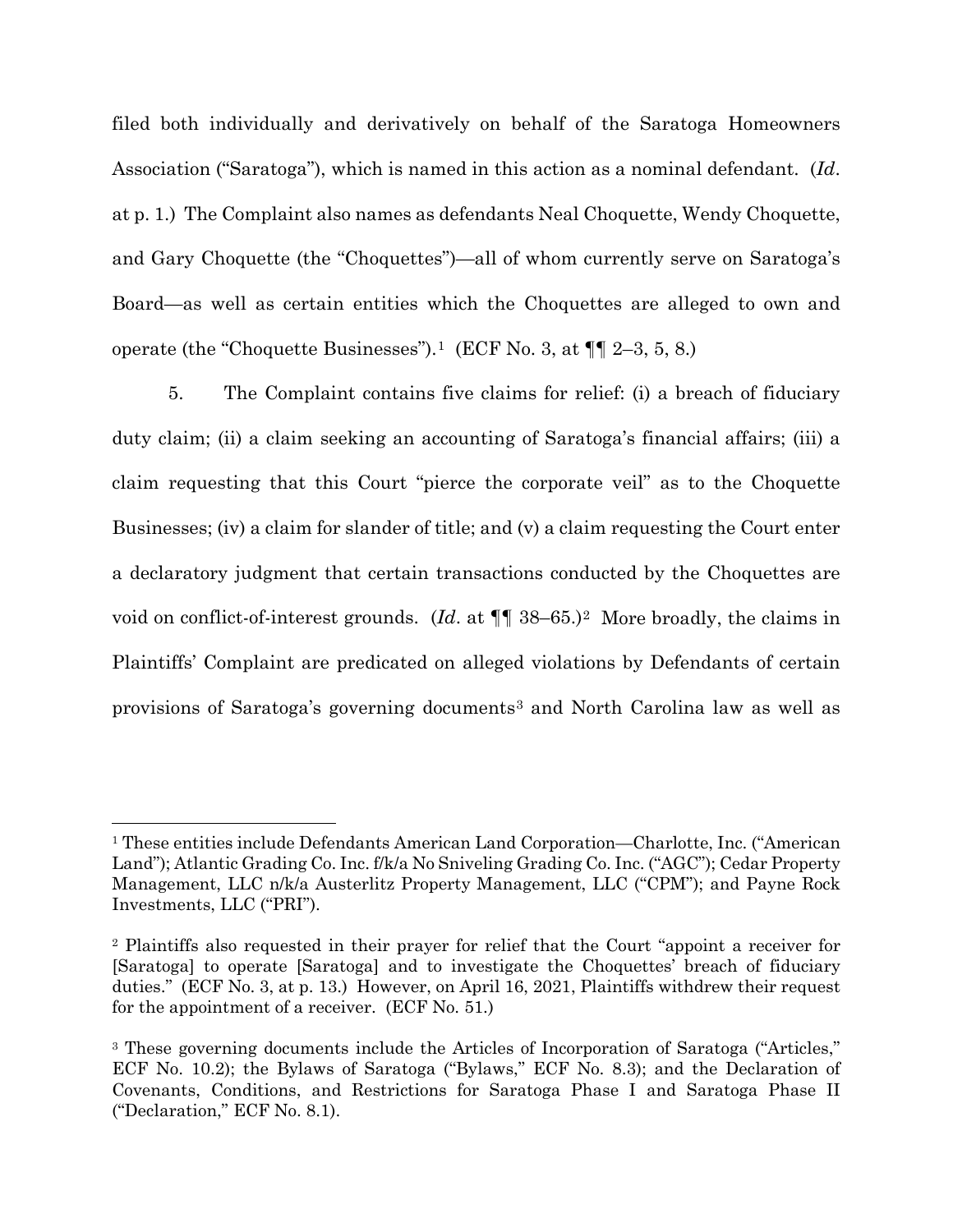alleged "arbitrary, malicious, and capricious enforcement of the Declaration and Bylaws" of Saratoga by Defendants. (*Id*. at ¶¶ 10–37.)

6. Prior to the filing of the Complaint, on or about March 13, 2020, Saratoga filed claims of liens for unpaid assessments against Plaintiffs in Cabarrus County. (*See* ECF No. 54.1.)

7. The assessments and resulting liens were not a focal point of the allegations in the Complaint. Nevertheless, the Complaint does contain allegations that "Defendants use levied assessments exclusively to their own benefit and wrongfully indemnify themselves when a genuine dispute arises over their own misconduct" (ECF No. 3, at  $\P$  15(d)); "Defendants exceed the maximum annual assessment of seven hundred ninety-five dollars (\$795.00) without meeting the requirements contained within the Declaration" (*Id*. at ¶ 15(e)); and "Defendants levied liens for non-payment of the attorneys' fees that the homeowners never should have been responsible for" (*Id.* at  $\P$  34)). In addition, Plaintiffs' slander of title claim contains the allegation that Defendants "improperly imposed fees and liens on Plaintiffs' Properties which have no basis in law or fact." (*Id*. at ¶ 59.)

8. On or about July 26, 2021, Plaintiffs were each served with notice of a foreclosure hearing scheduled to take place before the Clerk of Court of Cabarrus County on September 15, 2021, based on the unpaid assessments. (ECF No. 54.1.)

9. In response to the notices of foreclosure hearings, Plaintiffs filed the present Motion for Preliminary Injunction on September 1, 2021. (ECF No. 55.) In their motion, Plaintiffs sought an order "enjoining the Defendants from pursuing its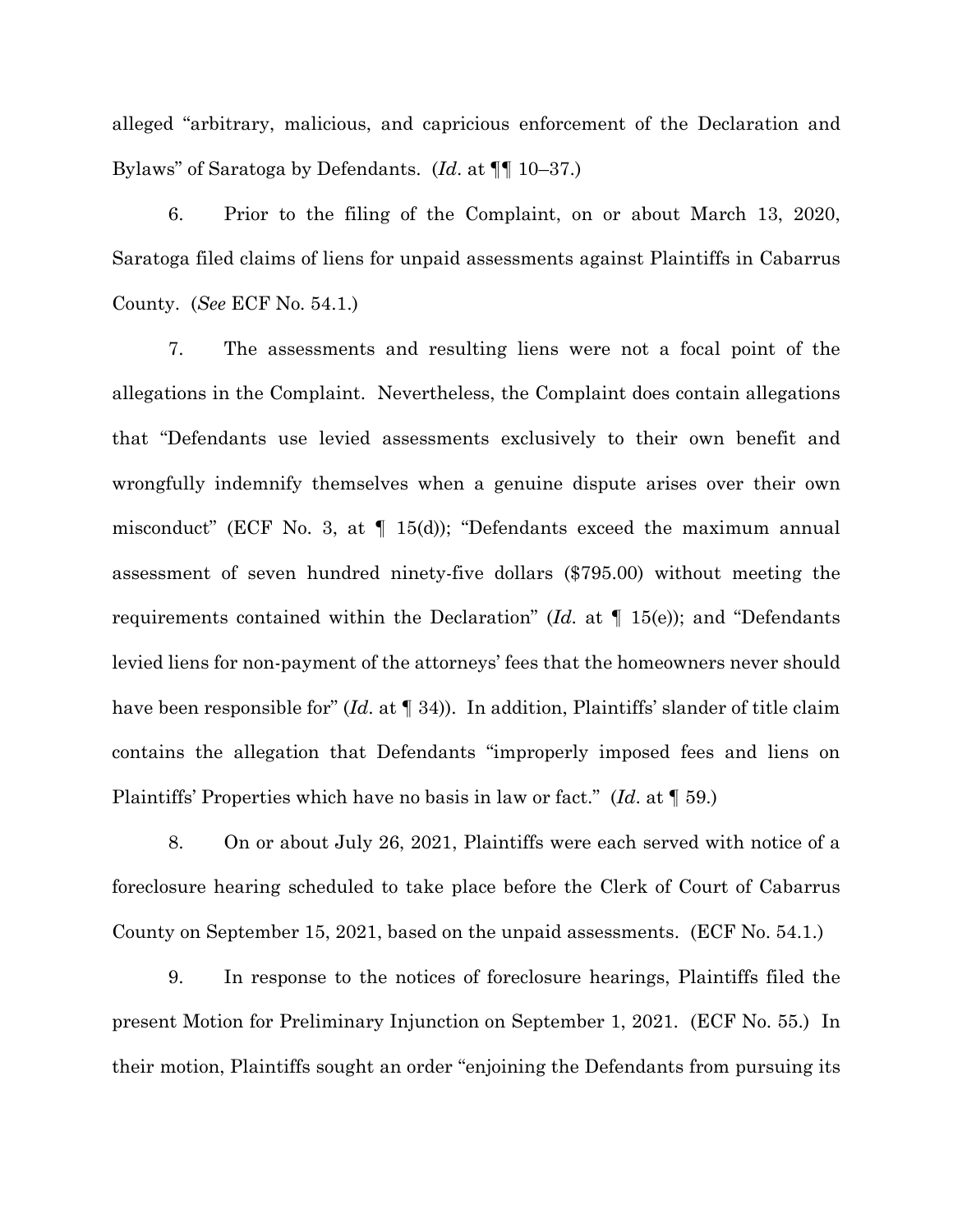erroneous claims to various fees and assessments by, *inter alia*, filing foreclosure actions against Plaintiffs."[4](#page-4-0)

10. During a status conference between the Court and all counsel of record on September 2, 2021, counsel for Saratoga represented that Saratoga's separate counsel in the foreclosure actions would direct the Trustee to reschedule the pending foreclosure hearings such that they would occur no earlier than October 15, 2021. (ECF No. 58.)[5](#page-4-1) 

11. On October 1, 2021, the Court was informed that a settlement had been reached in this case as to all claims brought by Plaintiffs John Bloxsom, Rebecca Bloxsom, Caroline Drye, and Heath Drye, and that the Parameswars are the only parties still seeking the entry of a preliminary injunction.[6](#page-4-2) 

12. This matter came before the Court for a hearing on the Motion for Preliminary Injunction on October 6, 2021, and the Motion is now ripe for decision.

#### **LEGAL STANDARD**

13. A preliminary injunction "is an extraordinary measure taken by a court to preserve the status quo of the parties during litigation." *Ridge Cmty. Invs., Inc. v. Berry*, 293 N.C. 688, 701 (1977). The plaintiff bears the burden to establish the "right

<span id="page-4-0"></span><sup>4</sup> The Court notes that although Plaintiffs' Complaint purported to contain a motion for preliminary injunction, no accompanying brief was filed as required by Rule 7.2 of the Business Court Rules and, for this reason, the motion was not considered by the Court.

<span id="page-4-1"></span><sup>5</sup> Counsel has since informed the Court that the foreclosure hearing has been rescheduled for October 29, 2021.

<span id="page-4-2"></span><sup>6</sup> For this reason, the Court's use of the term "Plaintiffs" throughout the remainder of this Order refers solely to Donna and Tintu Parameswar unless otherwise indicated.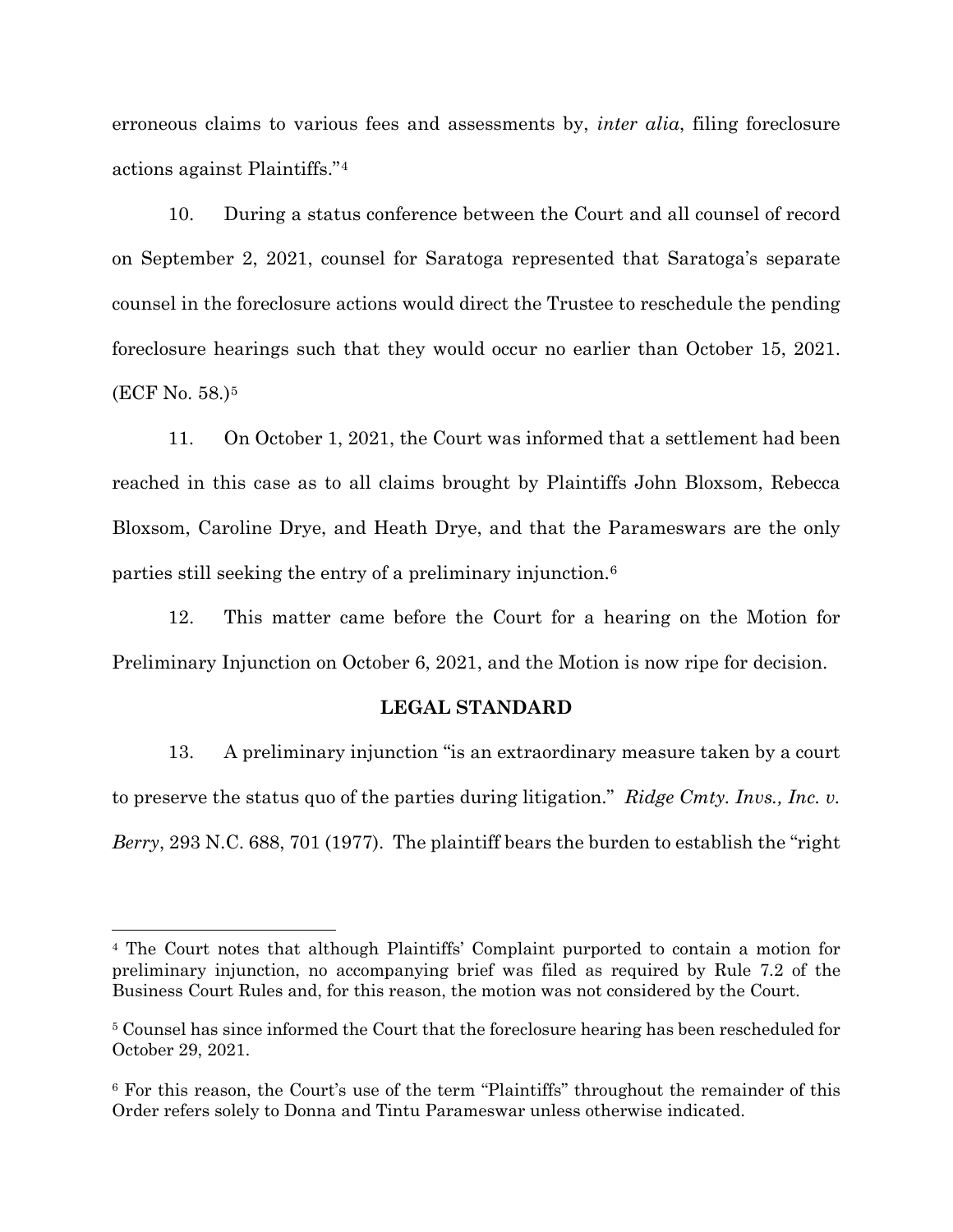to a preliminary injunction." *Pruitt v. Williams*, 288 N.C. 368, 372 (1975). Relief is warranted only when (1) the plaintiff can show a "likelihood of success on the merits of his case," and (2) the plaintiff is "likely to sustain irreparable loss unless the injunction is issued, or if, in the opinion of the Court, issuance is necessary for the protection of [the] plaintiff's rights during the course of litigation." *A.E.P. Indus., Inc. v. McClure*, 308 N.C. 393, 401 (1983) (quoting *Ridge Cmty. Invs.*, 293 N.C. at 701). The Court must also weigh the potential harm a plaintiff will suffer if no injunction is entered against the potential harm to a defendant if the injunction is entered. *See Williams v. Greene*, 36 N.C. App. 80, 86 (1978); *see also State v. Fayetteville St. Christian School*, 299 N.C. 351, 357 (1980) (stating that the issuance of an injunction is "a matter of discretion to be exercised by the hearing judge after a careful balancing of the equities").

# **ANALYSIS**

#### **A. Likelihood of Success on the Merits**

14. The sole argument contained in Plaintiffs' brief in support of their Motion for Preliminary Injunction as to why they are likely to prevail on the merits is their contention that "[t]he principal harm to [Saratoga] as a whole stems from Defendants' failure to procure proper insurance to cover the costs of litigation that Defendants now seek to pass on to the rest of th[e] [Saratoga] community" by means of assessments. Therefore, the Court considers this argument alone in analyzing whether Plaintiffs have satisfied this prong of the test. *See Southeast Anesthesiology Consultants v. Charlotte-Mecklenburg Hosp. Auth.,* 2018 NCBC LEXIS 137, at \*35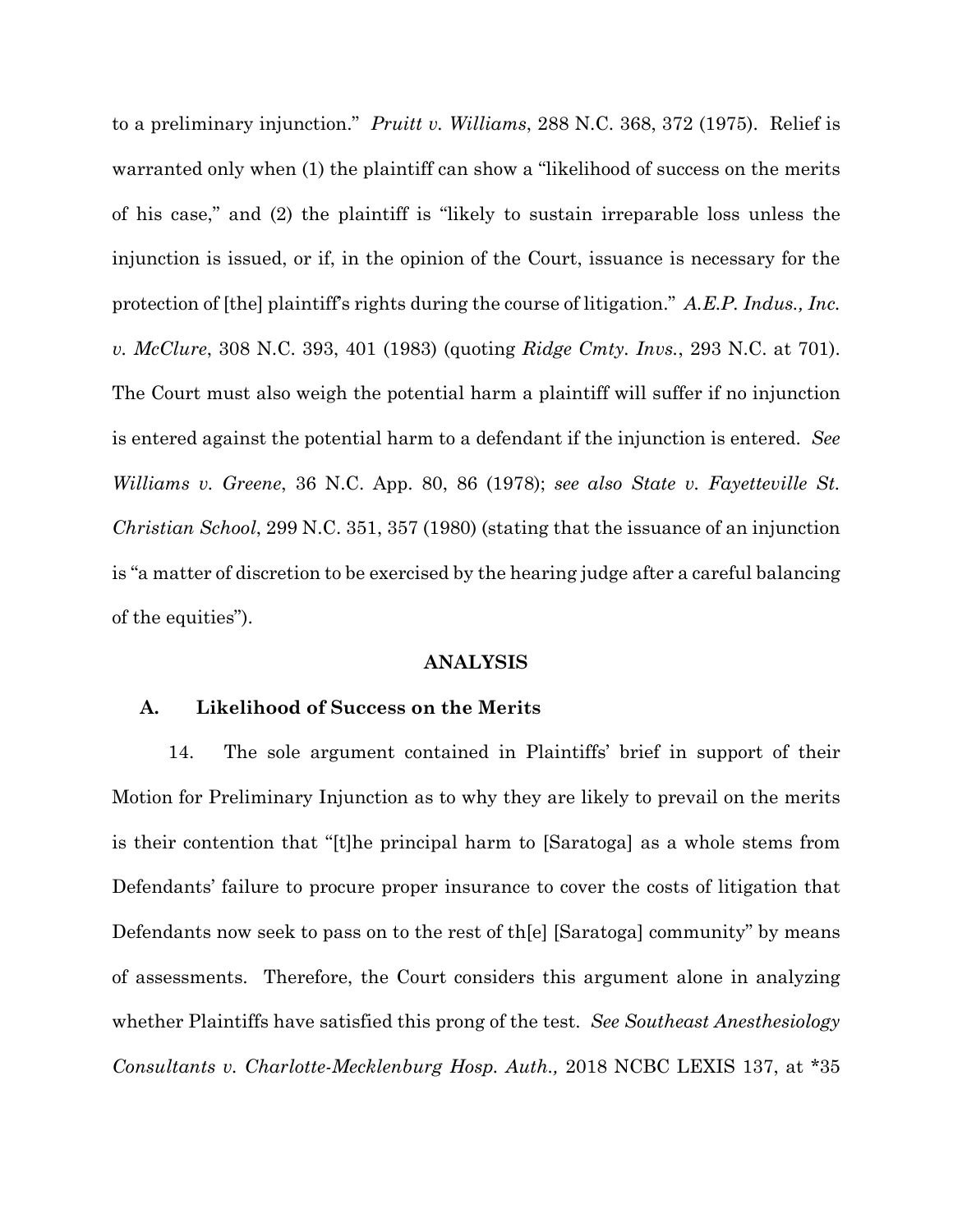(N.C. Super. Ct. June 22, 2018) ("The Court considers here whether Plaintiffs have demonstrated a likelihood of success only as to those claim[s] for which they offered arguments in their briefs."); *see also Pender Farm Dev. v. Ndco,* 2018 NCBC LEXIS 189, at \*21 (N.C. Super. Ct. Mar. 12, 2018) (stating that "the Court considers whether [the party seeking a preliminary injunction] has demonstrated a likelihood of success on the merits as to only those claims for which the [moving party] offered argument in its briefs").[7](#page-6-0)

15. Plaintiffs' argument can be summarized as follows: (1) the Declaration requires that Saratoga obtain certain types of insurance—including insurance to protect itself against the dishonest acts of its officers and directors; (2) Saratoga failed to obtain said insurance; (3) the financial need for the assessments levied by Saratoga against Plaintiffs existed solely as a result of the accumulation of legal fees that Saratoga had incurred from prior litigation with some or all of the original Plaintiffs to this action stemming from the wrongful acts of the Choquettes; and (4) had Saratoga obtained the requisite insurance, it would not have incurred the legal fees and, accordingly, would have had no reason to levy the assessments against Plaintiffs.

<span id="page-6-0"></span><sup>7</sup> In their reply brief, Plaintiffs argue, for the first time, that Saratoga lacks standing to contest their Motion for Preliminary Injunction because it is merely a nominal defendant. (ECF No. 71, at pp. 2–3.) However, arguments raised for the first time in a party's reply brief will not be considered by the Court. *See Bayport Holdings v. Sisson*, 2021 NCBC LEXIS 58, at \*20 (N.C. Super. Ct. June 25, 2021) (stating that "[t]he Court is not required to consider" novel arguments in a party's reply brief (citing *Hardin v. KCS Int'l, Inc.*, 199 N.C. App. 687, 707–08 (2009) (holding that an argument raised for the first time in a reply brief was "not properly before the Court"))); *see also* BCR 7.7 ("A reply brief must be limited to discussion of matters newly raised in the responsive brief.").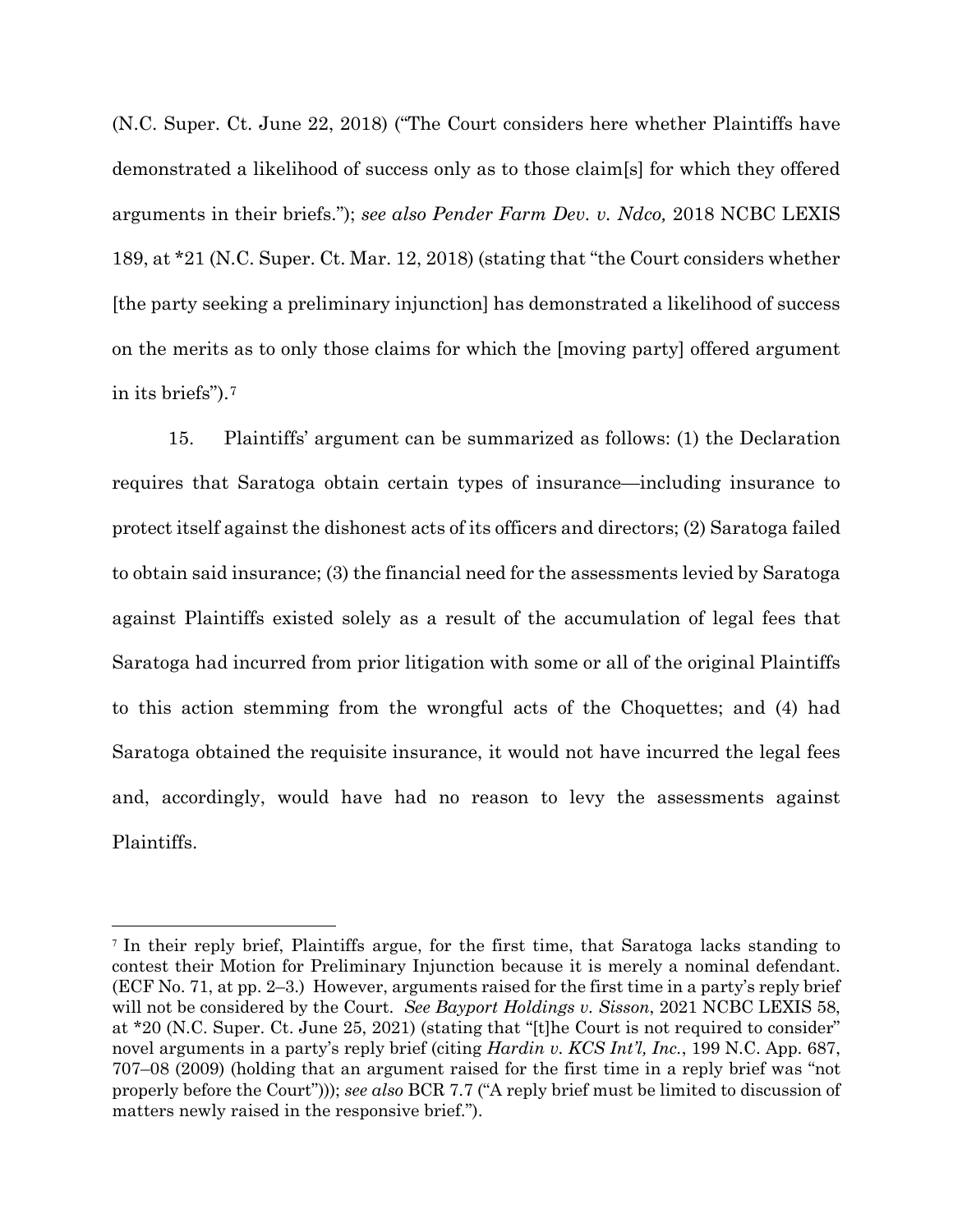16. In making this argument, Plaintiffs rely primarily on Section 5.1(c) of

the Declaration, which states as follows:

**(c) Fidelity Insuranc**e. The Association shall procure and maintain, or cause to be maintained, a policy or policies of insurance coverage to protect against dishonest acts on the part of officers, directors, volunteers, managers and employees of the Association and any other persons who handle or are responsible for the handling of funds of the Association. Any such fidelity insurance policy must name the Association as the named insured and shall be written in an amount as may be determined by the Association, but in no event less than one-half the annual budgeted amount of annual assessments.

(ECF No. 65.1, at § 5.1(c).) Plaintiffs further rely on Section 5.1(d) of the Declaration,

which provides:

**(d) Other Insurance.** The Board, or its duly authorized agent, shall have the authority to and shall obtain and maintain in effect such other insurance coverages as the Board shall determine from time to time to be desirable, specifically including, without limitation, directors and officers liability insurance, performance bonds, payment on labor and material bonds and maintenance bonds.

(*Id*. at § 5.1(d).)

17. The Court concludes that Plaintiffs have failed to show a likelihood of success on the merits based on this argument. This is so for a number of reasons.

18. Most basically, there is no provision of the Declaration that conditions the ability of Saratoga to levy assessments upon its purchase of insurance as set out in Section 5. Section 4 of the Declaration expressly authorizes the levying of assessments by Saratoga. Nothing in Section 4 links this authority to compliance with the above-quoted insurance provisions in Section 5.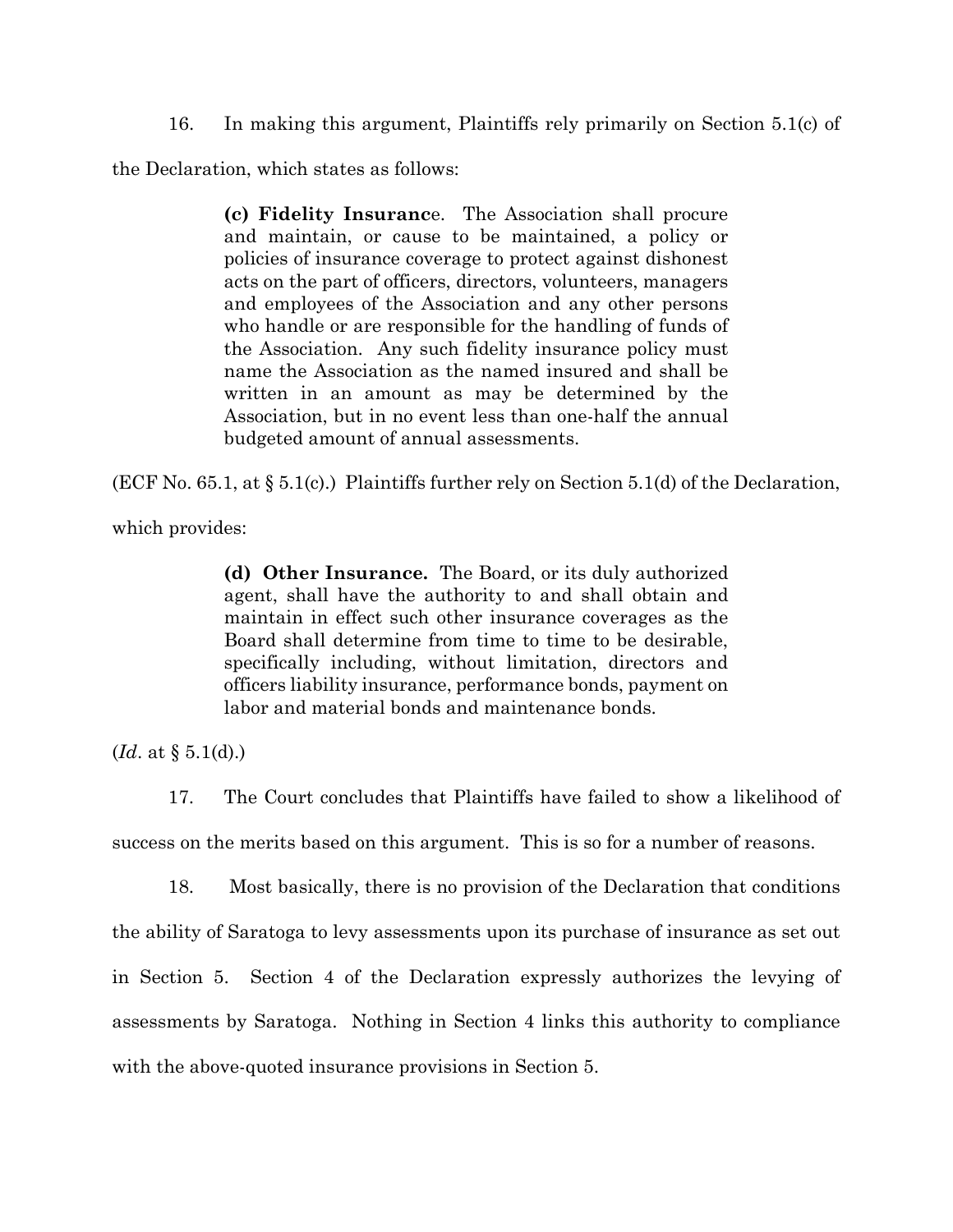19. Moreover, the Court notes that Section 4.2 of the Declaration, titled "Purpose of Assessments," expressly lists "the employment of attorneys . . . to represent the Association when appropriate" as a permissible use of assessments. (ECF No. 65.1, at § 4.2.) Therefore, even assuming Plaintiffs are correct that budget overruns caused by the accumulation of attorneys' fees are what necessitated the levying of assessments, the Declaration—on its face—appears to permit the use of assessments for this purpose.

20. Indeed, Plaintiffs have failed to even put forth evidence sufficient to affirmatively establish what types of insurance Saratoga did or did not obtain. Although Plaintiffs speculate that Saratoga violated the above-quoted provisions of Chapter 5 of the Declaration by failing to obtain certain required types of insurance, the record is largely silent on this issue.

21. Finally, Plaintiffs have failed to provide any basis for this Court to determine whether any such insurance policies required by the Declaration would have actually provided coverage for the prior legal disputes between the parties to this action. As Saratoga notes, the primary legal proceeding involving the parties prior to the present action sought only the appointment of a receiver for Saratoga. Plaintiffs have not offered any evidence that the types of insurance they claim Saratoga improperly failed to obtain would, in fact, have kept Saratoga from incurring the legal fees that allegedly necessitated the levying of the assessments.

22. The Court observes that Plaintiffs appear to misunderstand the fact that the burden is on *them* to show a likelihood of success on the merits. *See Pruitt*, 288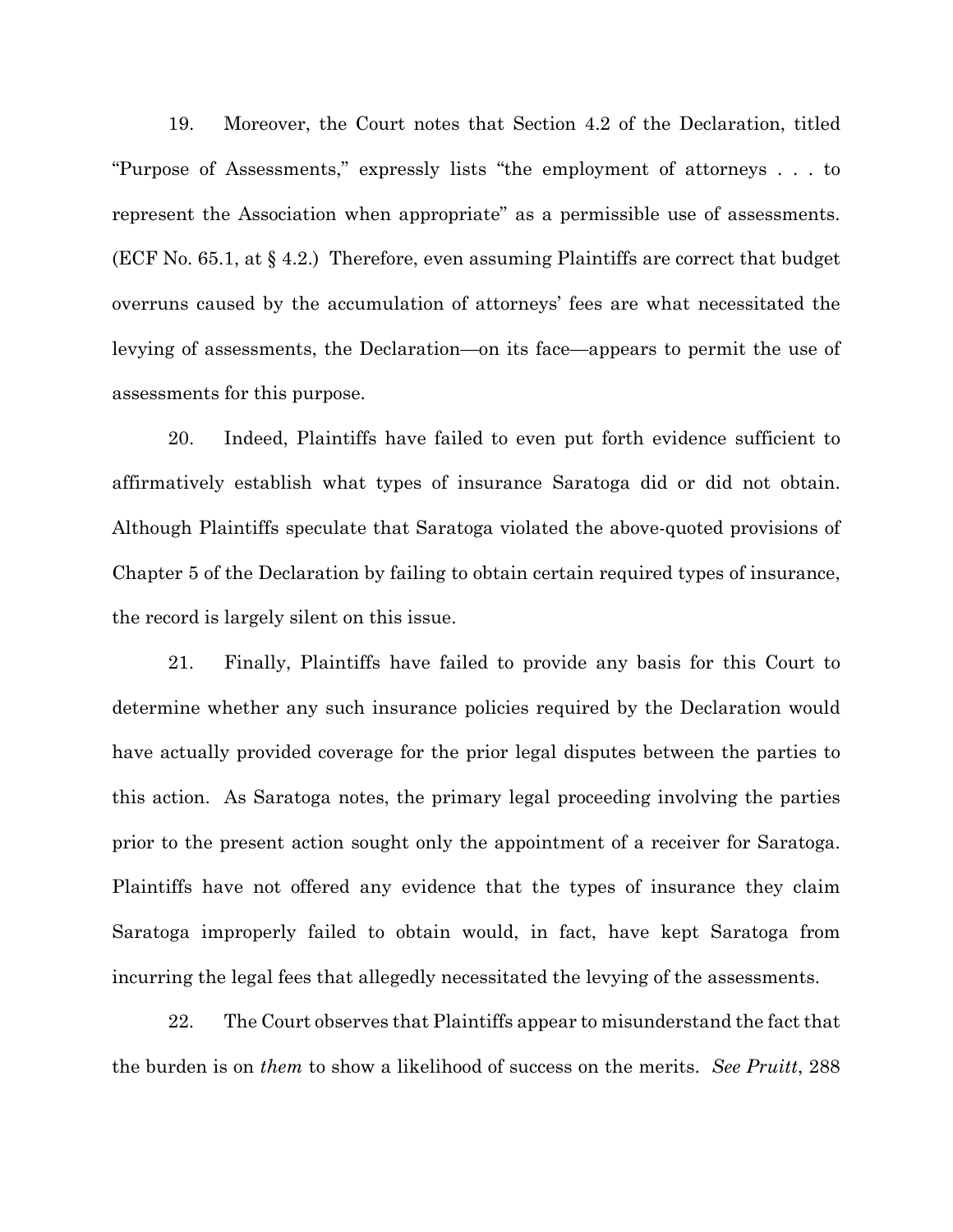N.C. at 372. Inexplicably, although this action has been pending for approximately eleven months, it appears that no discovery has been taken by the parties. Therefore, Plaintiffs' motion is unsupported by any deposition testimony or discovery responses. Although Plaintiffs have submitted several affidavits in support of their motion (ECF Nos. 54.2–3) that essentially reassert the same substantive allegations contained in the Complaint, Defendants have likewise submitted affidavits of their own that expressly deny the wrongful conduct alleged in the Complaint (ECF Nos. 66–69). As a result, major factual disputes currently exist as to the key issues relevant to this lawsuit.

23. Accordingly, Plaintiffs have failed to provide this Court with any grounds to conclude that they are likely to prevail on the merits of their claims against Defendants. While a plaintiff is certainly not required to conclusively prove its case at the preliminary injunction stage, it must produce some evidence to meet its burden of showing a reasonable likelihood of success on the merits that goes beyond a mere repetition of the allegations contained in its pleading. This simply has not occurred in the present case. Rather, Plaintiffs appear to be laboring under the misapprehension that the burden has somehow shifted to Saratoga to produce admissible evidence to prove that *Defendants* are likely to prevail on the merits. Not surprisingly, Plaintiffs have offered no legal authority supporting this novel formulation of the preliminary injunction standard.

24. Because Plaintiffs have failed to satisfy their burden of showing a likelihood of success on the merits, the Court need not reach the issue of whether they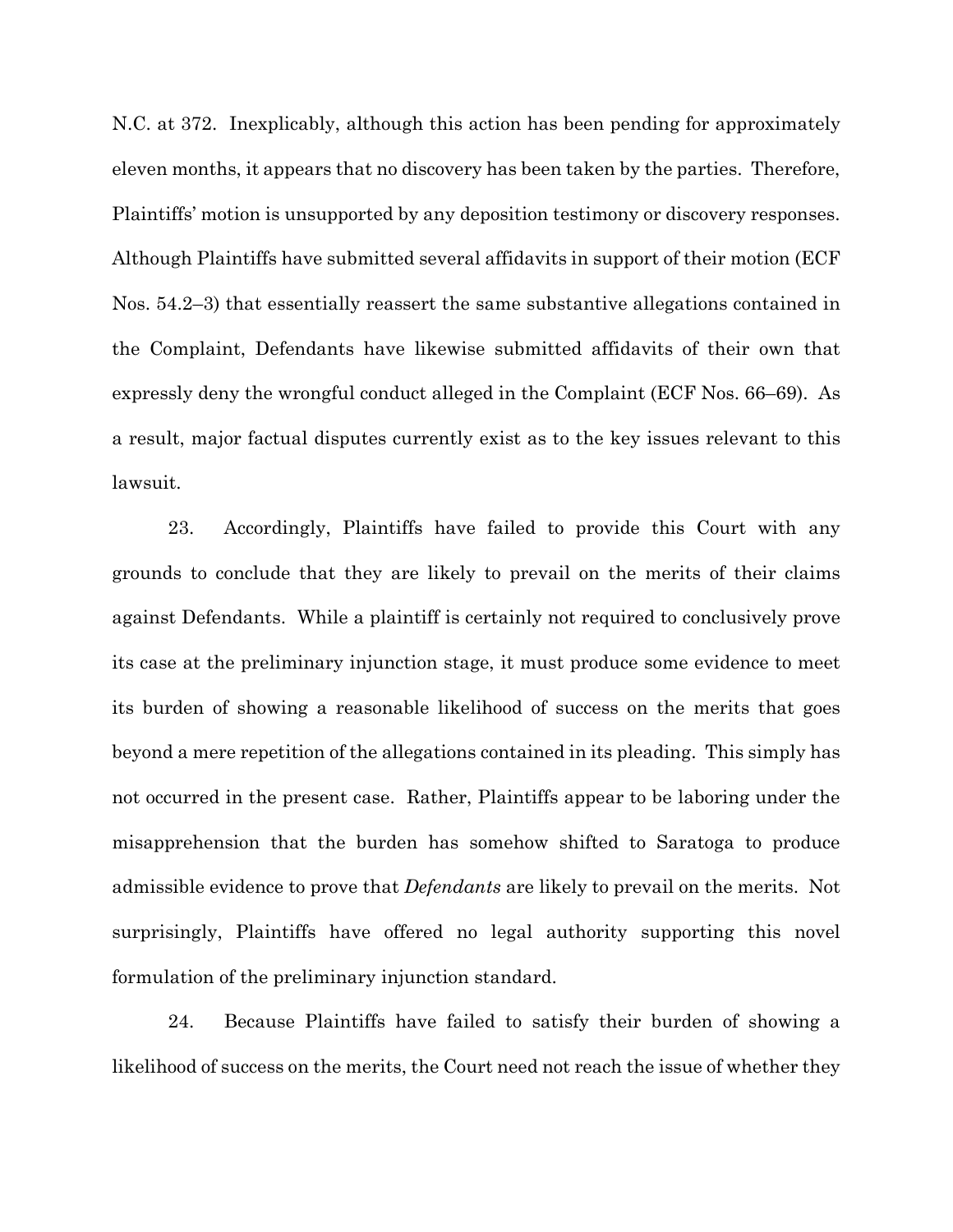have demonstrated irreparable harm. *See VisionAIR, Inc. v. James*, 167 N.C. App. 504, 511 (2004) ("Because [plaintiff] has failed to show its likely success on the merits of its claims subject to interlocutory review—a required element for a preliminary injunction—we do not reach the question of whether [plaintiff] established irreparable harm."); *Myers v. H. McBride Realty, Inc.*, 93 N.C. App. 689, 695 (1989) ("As plaintiff failed to show a likelihood of success on the merits of his request for a preliminary injunction, the trial court did not err in denying plaintiff's request for a preliminary injunction."); *Cty. Of Catawba v. Frye Reg'l Med. Ctr., Inc.*, 2015 NCBC LEXIS 168, at \*8 (N.C. Super. Ct. June 23, 2015) ("[T]he Court concludes that [p]laintiff, as the party with the burden to demonstrate specific facts supporting its request for preliminary injunction, has failed to demonstrate a likelihood of success on the merits of its remaining claim. As a result, [p]laintiff's [m]otion must be denied.").

## **B. Balancing of the Equities**

25. Finally, the Court must weigh the equitable considerations relating to Plaintiffs' motion. *Id.* at \*6. The Court notes that although a consideration of the equities often favors a party who is the subject of a foreclosure proceeding, such a conclusion is less clear in the present case.

26. First, as noted above, the assessment-based liens against Plaintiffs have been in place since March 2020, yet Plaintiffs have made no serious effort to contest them until receiving notice of the foreclosure proceeding two and a half months ago. Second, Plaintiffs make no argument that they are unable to pay the overdue